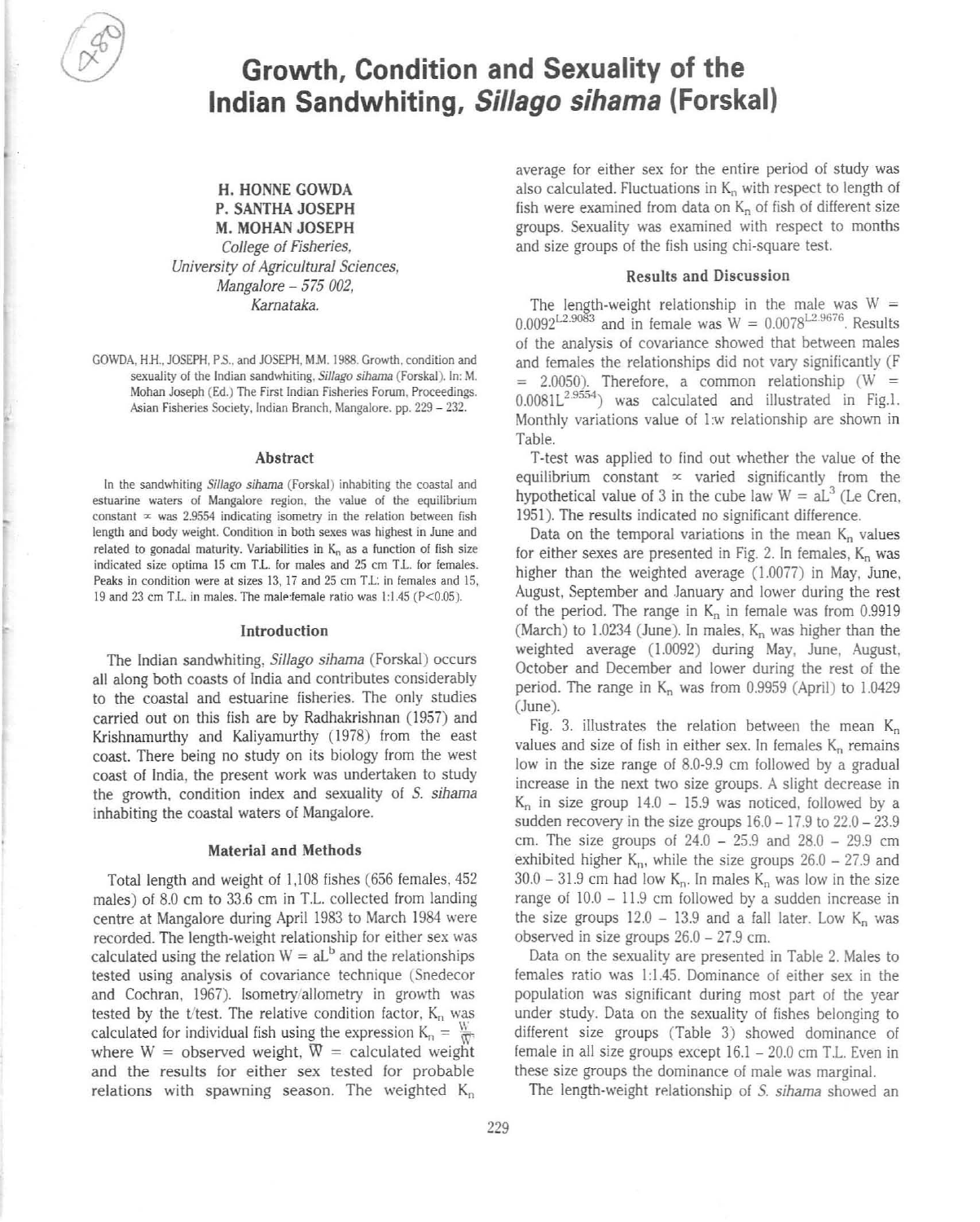increase in weight as the cube of length ( $x = 2.9554$ ). Since this is not significantly different from the hypothetical regression coefficient 3.00 of an ideal fish, growth may be considered isometric. Radhakrishnan (1957) reported an value of 2.8862 in *S. sihama* of Mandapam and Rameshwaram areas. Krishnamurthy and Kaliyamurthy (1978) reported that in juveniles and adults of *S. sihama*  the length-weight relationships were log  $W = 3.0277$  log L-5.1600 and  $log W = 3.0887 log L-5.3887 respectively.$ Thus, in general *S. sihama* has an isometric growth pattern. This is expected of a fish which does not change its general shape during its growth from juvenile to adult. While discussing the merits of allometric equations in contrast to cube formula in expressing the length-weight relationship, Beverton and Holt (1957) state that the values of 'a' and 'b' may vary within the wide limits for very similar data and instances of important deviations from isometric growth in adult fishes are rare.

Data on seasonal variations in the condition of both sexes indicate that the values are the highest in June. This could be attributed to the maturity of gonads and probably feeding (Gowda, 1984). The condition of fishes of both sexes dropped suddenly in July when maturing and immature fishes dominated. These two factors seem to be interrelated. But presence of fishes with high condition in April, suggests thac maturity and spawning may not be the only factors responsible. There seems to he no relation with feeding habits as March and July were period of intensive feeding when the condition was low (Gowda, 1984). Thus, based on available data, it is difficult to suggest probable reasons for the monthly variation in the condition. Blackburn (1960), in his studies on *Thyrsiles alun,* also remarked that it was not possible to interpret the changes in condition. He felt that other than sexual and feeding cycles, there could be several alien factors responsible for temporal variations. A similar view was expressed by James (1967) in the case of the ribbon fish *EupJeurogrammus intermedius.* Baragi and James (1980) also found it difficult to explain the changes in condition of the sciaenid *Johnieops osseus* based on the intake of food and sexual cycle and that these dependent on several other unknown factors.

Data from the present study on the fluctuations in the  $K_n$ values with respect to size showed that females were in good condition at 25 cm T.L. and males at 15 cm T.L. The female fish attained peak condition at three different lengths i.e. 13, 17 and 25 cm T.L., while in males the peaks at 15, 19 and 23 cm T.L. These trends in relative condition factor in both sexes may be related to feeding, onset of maturity or other factors.

Other than indicating dominance of a Sex, the differential fishing (Kesteven, 1942) and differential growth between sexes.(Qasim, 1966) may be indicated from the sex ratio.

Dominance of female may be attributed to anyone or more of the following factors as reported by Del-Zarka and Sedfy (1970) in *Mugil saJianus:* (i) Segregation of the sexes through various periods of the year including segregation resulting from sex differences in age and size at maturity, (ii) gear selectivity in relation to sex differences in morphology and in physiological activity and (iii) differences in natural and fishing mortality between sexes and (iv) greater activity which in turn increase changes of being caught.

Data on sex-ratio in different sizes showed absence of males above 28.1 cm. This indicates that females grow to a larger size than males. Krishnamurthy and Kaliyamurthy (1978) reported a preponderance of males in the 161-240 mm size range and females in the 101-120 mm and 261-340 mm size groups. Males larger than 280 mm T.L. were not recorded. Thus distinction between the two sexes appears to be an interesting feature in *S. sihama.* 

#### Acknowledgements

The authors are grateful to Prof. HP.C. Shetty, Director of Instruction (Fisheries) for encouragement. The Junior Research Fellowship awarded to the first author by the Indian Council of agricultural Research, New Delhi during the tenure of which the study was carried out is gratefully acknowledged.

#### References

- Baragi, M.V. and James, P.S.B.R., 1980, Length-weight relationship and conditior. factor of the sciaenid fish, Johnieops osseus (Day). Indian J. Mar. Sci., 9(1 ):67·68.
- Beverton, RJN. and Holt. SJ., 1957, On the dynamics of the exploited fish population. Fish invest. Lond., 19:533 pp.
- Blackburn, M., 1960. A study on condition (weight for length) of Australian barracouta, Thyristes atun (Euphrasen). Aust. J. Mar. Freshw. Res., 2(1} 14-41.
- Del-Zarka, S.E. and El-Sedfy, H.M., 1970, The biology and fishery of Mugil saliens (Risso) in lake Quarium. Bull. Inst. Oceanogr. Fish. VOR., 13-26.
- Gowda. H.H., 1984, Observations on the biology of the Indian sandwhiting, Sillago sihama (Forskal). Master of Fisheries Science, Thesis submitted to University of Agricultural Sciences, Bangalore, 116 pp.
- James, P.5BR.. 1967, The Ribbon fishes of the family Trichuridae of India. Memoir 1, J. Mar. Biol. Ass. India, 226 pp.
- Kesteven, G.L., 1942, Studies on the biology of Mugil dobula Gunther. Bull. Coun. Sci. Indi. Res., Melbourne, No. 157.
- Krishnamurthy, KN. and Kaliyamurthy, M., 1978, Studies on the age and growth of sandwhiting Sillago sihama (Forskal) from Pulicat lake with observations on its biology and fishery. Indian J. Fish. 25  $(1&2):84-97.$
- Le Cren, C.D., 1951, The length-weight relationship and seasonal cycle in gonad weights and condition in the Perch, Perca fluviatilis. J. Anim. £cof., 20201-219.
- Qasim, S.Z., 1966, Sex-ratio in fish populations as a function of sexual difference in growth rate. Curr. Sci., 35:140-142.
- Radhakrishnan, N., 1957, A contribution to the biology of Indian sandwhiting Sillago sihama (Forskal). Indian J. Fish., 4(2):254-283.
- Snedecor, G.W. and Cochran, W.G., 1967, Statistical methods. Oxford and IBH Publishing Co., 435 pp.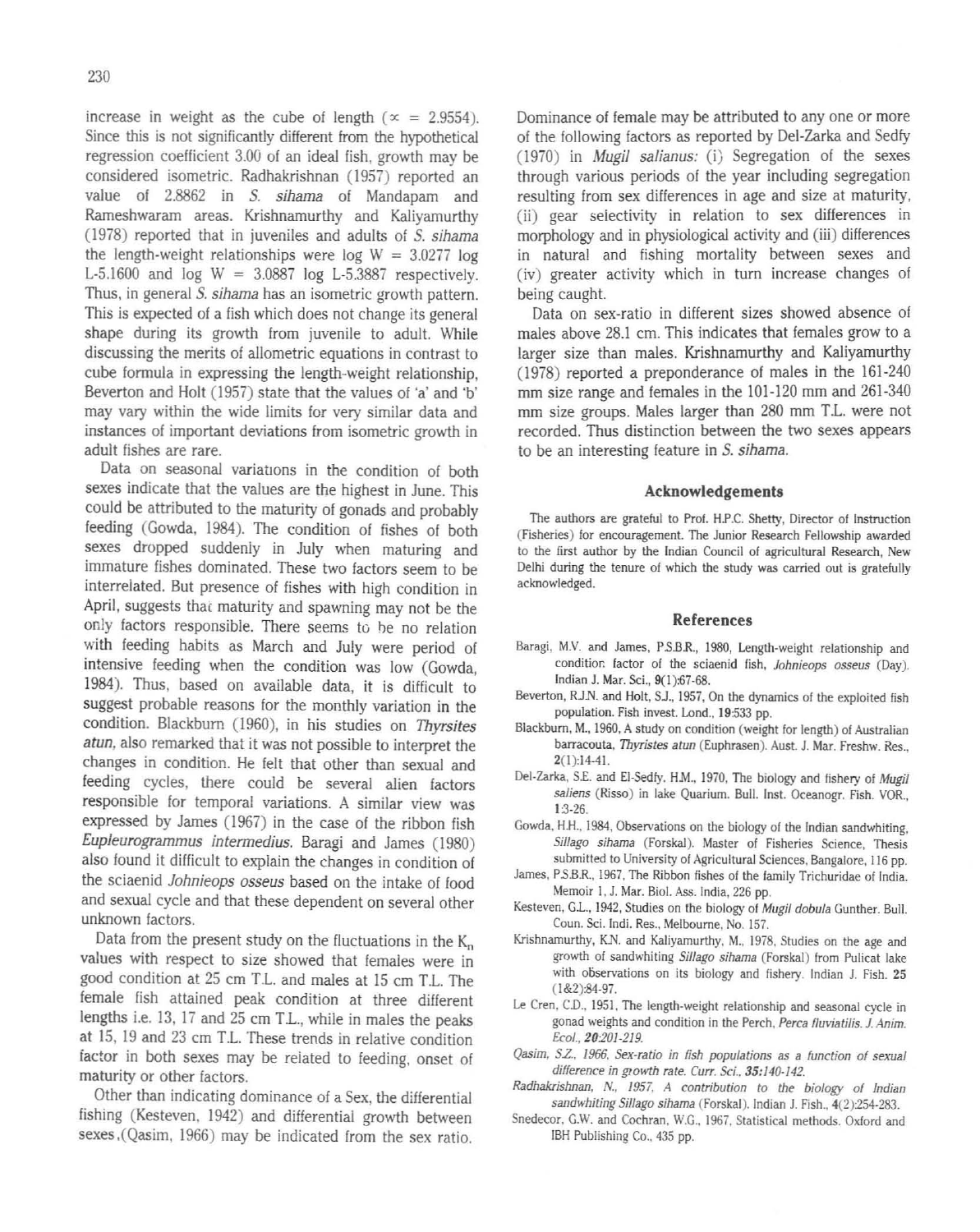# Table 1. Length-weight relationships of S. sihama

 $\epsilon$ 

 $\overline{\phantom{a}}$ 

| Month       | $W = aLb$                    |                        |  |
|-------------|------------------------------|------------------------|--|
|             | Female                       | Male                   |  |
| APR. '83    | $W = 0.0107^{2.8537}$        | $W = 0.0085L^{2.9381}$ |  |
| MAY         | $W=0.0142L^{2.7266}$         | $W = 0.0142L^{2.7131}$ |  |
| JUN.        | $W = 0.0177L^{2.7028}$       | $W = 0.0180L^{2.6685}$ |  |
| JUL.        | $W = 0.0061L^{3.0637}$       | $W = 0.0071L^{3.0084}$ |  |
| AUG.        | $W = 0.0057L^{3.0892}$       | $W = 0.0048L^{3.1490}$ |  |
| SEP.        | $W=0.0087L^{2.9561}$         | $W = 0.0139L^{2.7715}$ |  |
| OCT.        | $W=0.0124L^{2.8141}$         | $W = 0.0107L^{2.8678}$ |  |
| NOV.        | $W = 0.0185L^{2,7012}$       | $W=0.0089L^{2.9154}$   |  |
| DEC.        | $\rm W\!=\!0.0180L^{2.6902}$ | $W=0.0245L^{2.5723}$   |  |
| JAN. 84     | $W = 0.0084L^{2.9354}$       | $W = 0.0045L^{3.1437}$ |  |
| FEB.        | $W = 0.0083L^{2.9496}$       | $W=0.0136L^{2.8143}$   |  |
| MAR.        | $W = 0.0031L^{3.2557}$       | $W=0.0014L^{3.5217}$   |  |
| <b>MEAN</b> | $W=0.0078L^{2.9676}$         | $W = 0.0092L^{2.9083}$ |  |

# Table 2. Sex ratio of S. sihama

| Month    | n    | Males           | Females                                              | Sex-ratio<br>(male:female) | $X^2$            |
|----------|------|-----------------|------------------------------------------------------|----------------------------|------------------|
| APR. '83 | 64   | $^{22}$         | 42                                                   | 1:0.52                     | $6.25*$          |
| MAY.     | 99   | 30              | 69                                                   | 1:0.43                     | 15.36*           |
| JUN.     | 105  | 66              | 39                                                   | 1:1.69                     | $6.94*$          |
| JUL.     | 82   |                 |                                                      | 1:0.82                     | 0.78             |
| AUG.     | 100  | $\frac{37}{37}$ | $45$<br>$63$                                         | 1:0.69                     | $3.64*$          |
| SEP.     | 110  | 45              | 65<br>58                                             | 1:9.59                     |                  |
| OCT.     | 107  | 49              |                                                      | 1:0.84                     | $6.76^*$<br>0.76 |
| NOV.     | 104  | 71              | $\begin{array}{c} 33 \\ 60 \\ 37 \\ 102 \end{array}$ | 1:2.15                     | 13.88*           |
| DEC.     | 106  |                 |                                                      | 1:0.77                     | 1.85             |
| JAN. '84 | 60   | 46<br>23        |                                                      | 1:0.62                     | 3.27             |
| FEB.     | 109  |                 |                                                      | 1:0.07                     | $82.8*$          |
| MAR.     | 62   | 19              | 43                                                   | 1:0.44                     | $9.29*$          |
| Pooled   | 1108 | 452             | 656                                                  | 1:1.45                     |                  |

 $P < 0.05$ 

Table 3. Percentage of males and lemales of S. sihama in the samples collected during April 1983 - March 1984.

| Size (cm)   | п    | Females (%) | Males (%) | X.                       |
|-------------|------|-------------|-----------|--------------------------|
| $8.1 - 10$  |      | 100         |           | 0                        |
| $10.1 - 12$ |      | 88.24       | 11.76     | $9.94*$                  |
| $12.1 - 14$ | 49   | 71.43       | 28.57     |                          |
| $14.1 - 16$ | 111  | 56.76       | 43.24     | $9.00^{\circ}$ 2.03 1.45 |
| $16.1 - 18$ | 176  | 45.45       | 54.55     |                          |
| $18.1 - 20$ | 239  | 49.79       | 50.21     | 0.005                    |
| $20.1 - 22$ | 187  | 50.27       | 49.73     | 0.004                    |
| $22.1 - 24$ | 127  | 65.35       | 34.65     | $11.98*$                 |
| $24.1 - 26$ | 89   | 66.29       | 33.71     | $9.45*$                  |
| $26.1 - 28$ | 60   | 91.67       | 8.33      | 41.67*                   |
| $28.1 - 30$ | 30   | 100.00      | $\Omega$  |                          |
| $30.1 - 32$ | 18   | 100.00      |           |                          |
| $32.1 - 34$ |      | 100.00      |           | 0                        |
| Total       | 1108 | 59.21       | 40.79     |                          |

 $P < 0.05$ 

i,